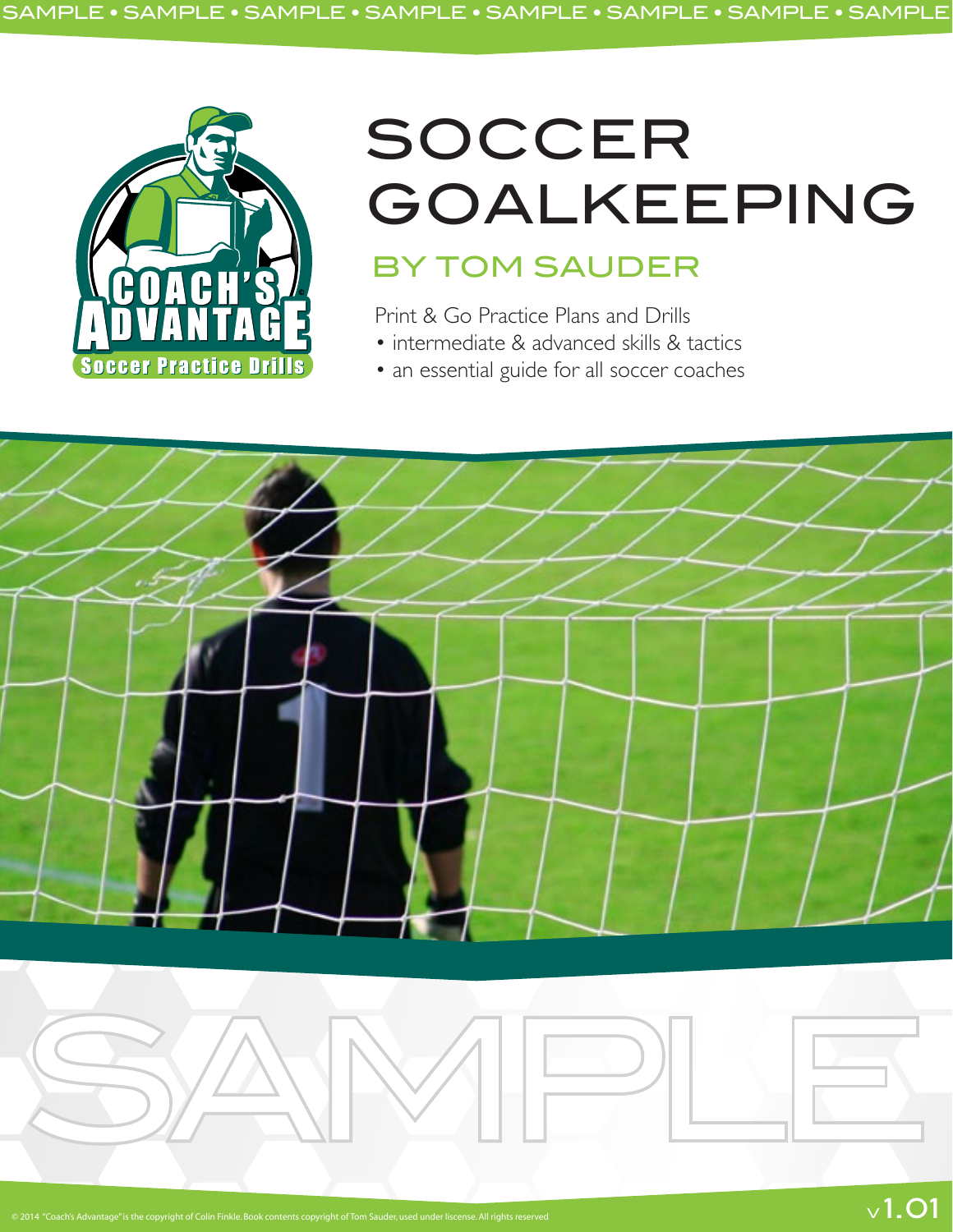## TABLE OF CONTENTS

| Acknowledgement<br>Introduction                                                                     | 5      |
|-----------------------------------------------------------------------------------------------------|--------|
| Our Philosophy                                                                                      | 6      |
| <b>Usage Recommendations</b><br><b>Practices Summary Matrix</b><br><b>Season Practice Sequences</b> | 8<br>9 |
| <b>Print &amp; Go Practice Plans</b>                                                                | 10     |
| 44 Catabina, Divina, Draakowaya, Distribution                                                       |        |

- # 1 Catching, Diving, Breakaways, Distribution 11 # 2 Reaction, Flexibility, Diving, Wall 12
- # 3 Diving, Jumping, Corners, 1v1 13
- #4 Jumping, Diving, Abdominals, Pass Backs 14
- # 5 Strength, High Balls, Goal Kicks, Reading Play 15
- #6 Ball Handling, Leg Strength, Dives, Crosses 16
- # 7 Reflex Dives, Leg Strength, Distribution 17
- # 8 Agility, Change of Direction Dives, Penalties 18
- #9 Continuous Diving, reaction, Organizing Play 19
- #10 Catching, Back Dives, Angles, Long Balls 20

## Warm Ups 21

## # 1 Catching, Diving 22<br>
# 2 Flexibility Coordination 23

- # 2 Flexibility, Coordination
- # 3 Coordination, Catching 24
- #4 Jumping, Abdominal Strength 25
- · # 5 Jumping, Flexibility 26
- # 6 Ball Handling, Reaction 27
- # 7 Leg Strength, Catching 28
- # 8 Agility, Catching, Recovery 29
- # 9 Catching, Jumping, Diving 30
- #10 Catching, Running, Passing 31

## Technique Drills 32

### # 1 Diving, Distribution 33

- # 2 Reaction Dives 34
- # 3 Jumping, Diving 35
- #4 Backward Dives 36
- #5 Diving after Motion 37
- # 6 Turn & dive, Bouncing Balls 38
- · # 7 Reflex Dives 39
- # 8 Change Direction & Dive 40
- #9 Continuous saves 41
- #10 Diagonal Backward Dives 42



This is a **sample book.** 

At Coach's Advantage, we know out products speak for themselves.

So we have given you the tools to run one full practice.

This sample includes:

- 1 Practice
- 1 Warm Up
- 1 Technical Skill
- 1 Fitness Drill
- 1 Tactical Drill
- 1 Scrimmage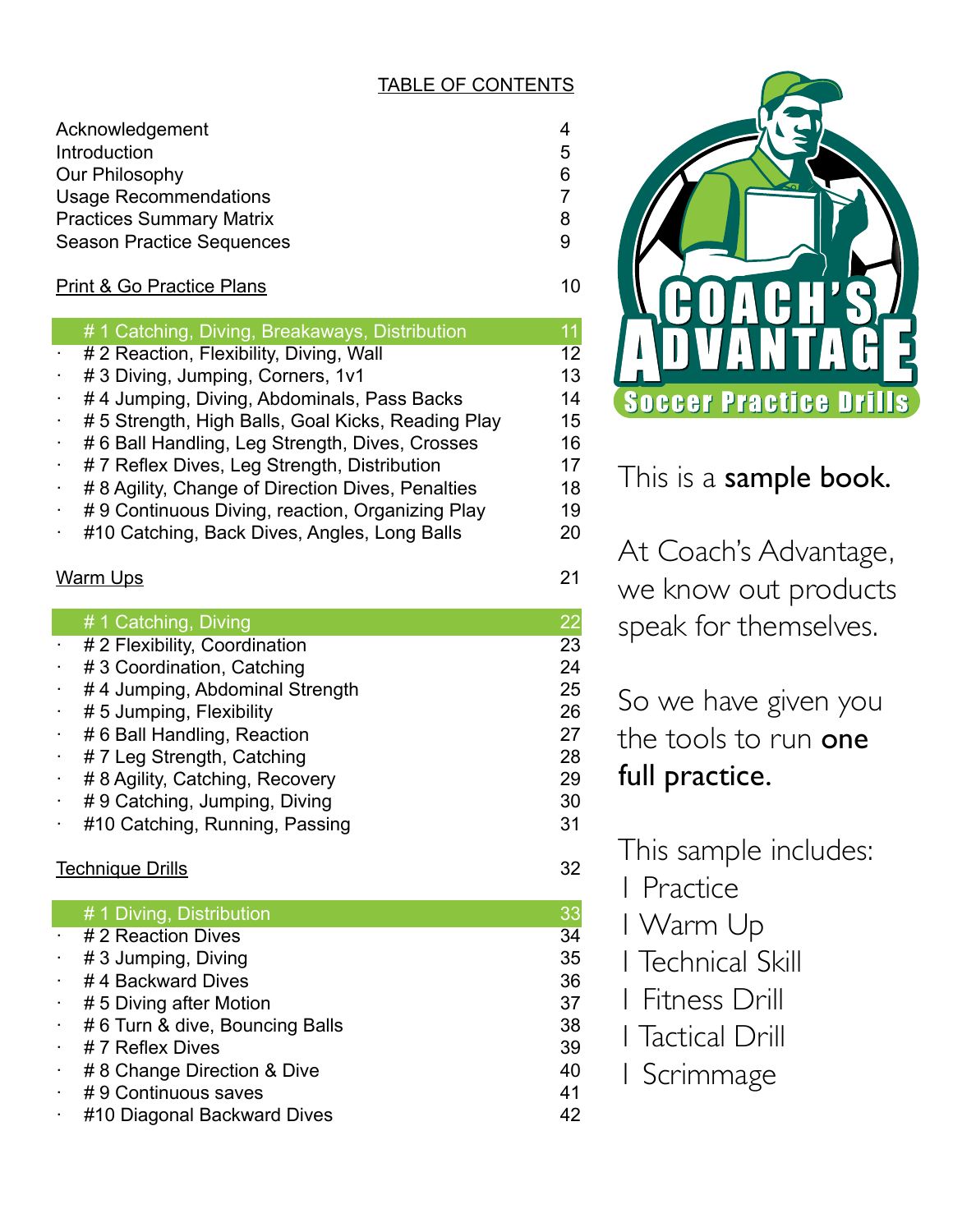## TABLE OF CONTENTS

## Fitness Drills 43

| # 1 Diving, Recovering       | 44 |
|------------------------------|----|
| # 2 Circle Dives             | 45 |
| # 3 Jump from lying position | 46 |
| #4 Jumping and Diving        | 47 |
| #5 Run-Jump-Crouch-Throw     | 48 |
| #6 Sideways Hops and Dive    | 49 |
| # 7 Sprint-Jump-Dive         | 50 |
| # 8 Balance-Sprint-Dive      | 51 |
| #9 Triple Dive-Recovery-Dive | 52 |
| #10 Rapid Fire               | 53 |
|                              |    |

## **Tactical Drills** 54

| $\cdot$ #1 Breakaways         | 55 |
|-------------------------------|----|
| $\cdot$ # 2 Setting Up a Wall | 56 |
| $\cdot$ # 3 Corner Kicks      | 57 |
| $\cdot$ #4 Pass Backs         | 58 |
| $\div$ # 5 Goal Kicks         | 59 |
| $\cdot$ #6 Crosses            | 60 |
| #7 Wide Distribution Throws   | 61 |
| # 8 Penalty Kicks             | 62 |
| #9 Organizing Play            | 63 |
| #10 Long Balls - Incoming     | 64 |

## Scrimmages 65

|           | #1  | 4v4 from two sides of goal      | 66 |
|-----------|-----|---------------------------------|----|
| $\bullet$ | #2  | 4v2 in penalty area             | 67 |
|           | #3  | 4v2 or 1v1                      | 68 |
|           | #4  | 3v3 on two goals                | 69 |
|           | #5  | 3v3 with 2 balls                | 70 |
|           | #6  | crossing and 4v2 in penalty box | 71 |
|           | #7  | 4 x 1v1 in penalty box          | 72 |
|           | #8  | GK in 1v1                       | 73 |
|           | #9  | 4v6                             | 74 |
|           | #10 | 2v5 in penalty box              | 75 |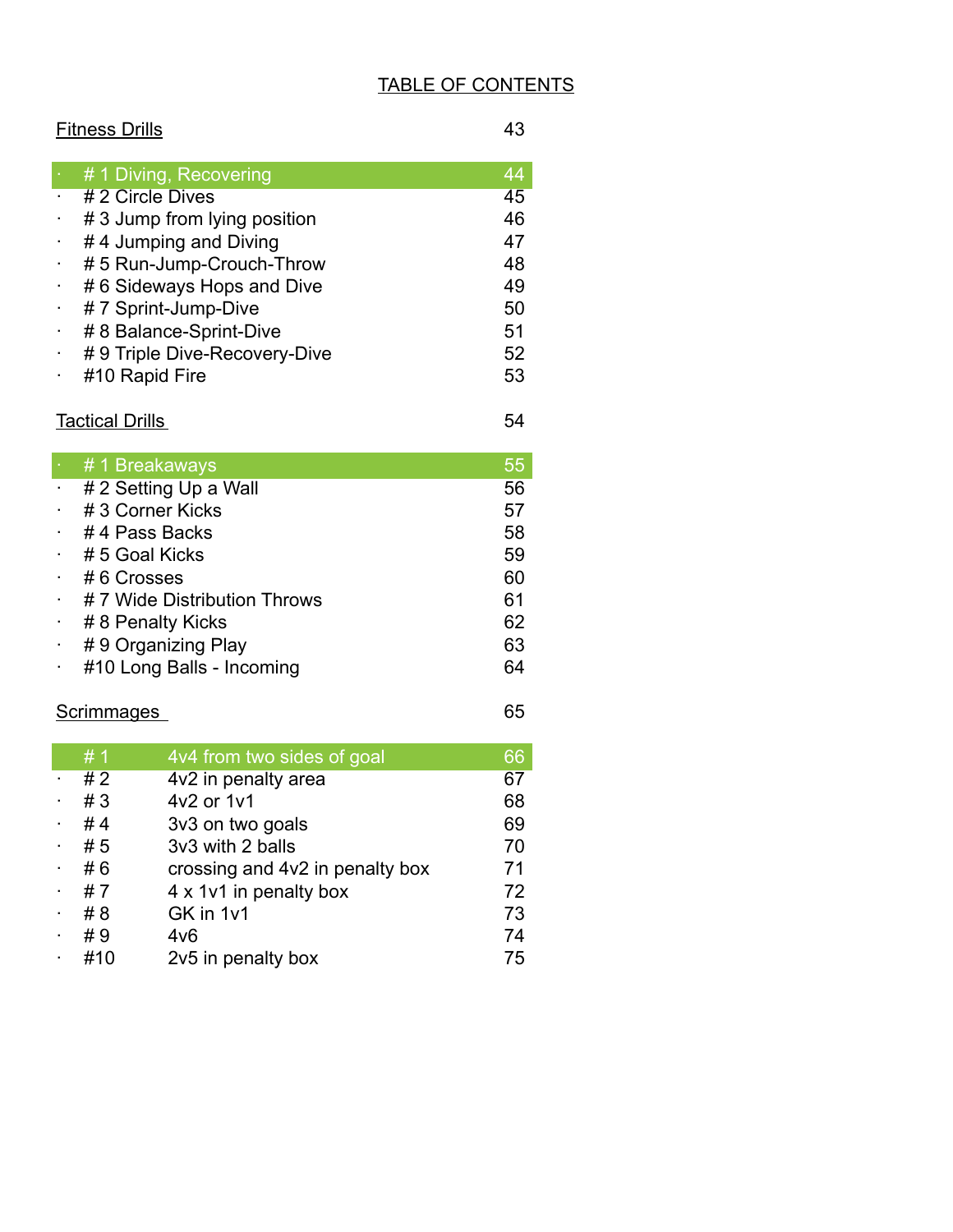

## SOCCER GOALKEEPING PRACTICE # 1

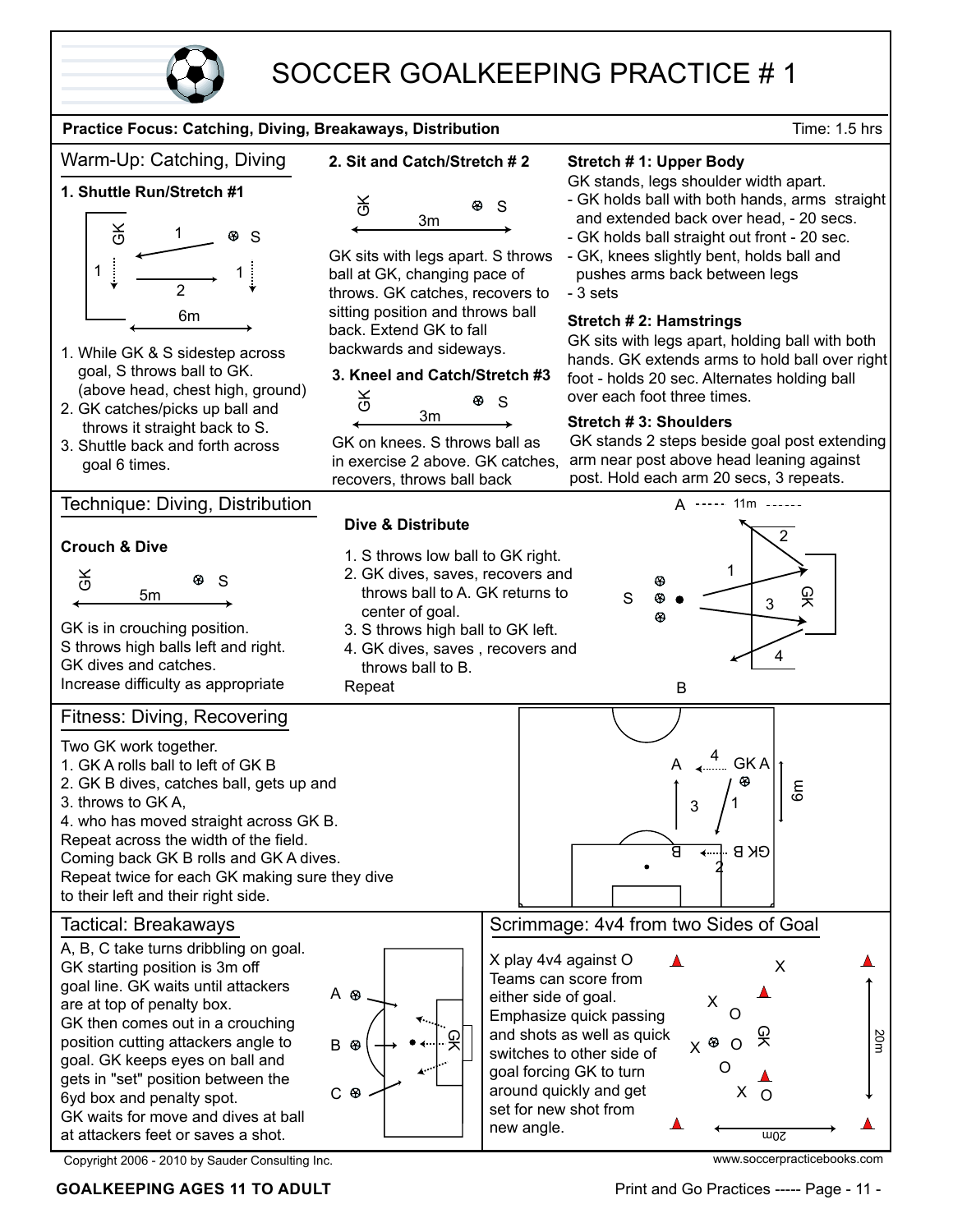

## Warm Up # 1: Catching, Diving

#### **1. Shuttle Run/Stretch #1**



- 1. While GK & S sidestep across goal, S throws ball to GK. (above head, chest high, ground)
- 2. GK catches/picks up ball and throws it straight back to S.
- 3. Shuttle back and forth across goal 6 times.

#### **2. Sit and Catch/Stretch # 2**



GK sits with legs apart. S throws ball at GK, changing pace of throws. GK catches, recovers to sitting position and throws ball back. Extend GK to fall backwards and sideways.

#### **3. Kneel and Catch/Stretch #3**



GK on knees. S throws ball as in exercise 2 above. GK catches, recovers, throws ball back

#### **Stretch # 1: Upper Body**

GK stands, legs shoulder width apart.

- GK holds ball with both hands, arms straight and extended back over head, - 20 secs.
- GK holds ball straight out front 20 sec.
- GK, knees slightly bent, holds ball and pushes arms back between legs
- 3 sets

#### **Stretch # 2: Hamstrings**

GK sits with legs apart, holding ball with both hands. GK extends arms to hold ball over right foot - holds 20 sec. Alternates holding ball over each foot three times.

#### **Stretch # 3: Shoulders**

GK stands 2 steps beside goal post extending arm near post above head leaning against post. Hold each arm 20 secs, 3 repeats.

#### Coaching Points/Progression

- 1. The server in the shuttle run dictates speed. Start slow and then increase the pace. Mix up throws. For the last few throws, lead the keeper with the throw extending her/him. Ask goalie to give a precise throw back to the server forcing increased concentration and focus.
- 2.Start with throws close to the body and allow time for GK to recover. Focus on perfect catching (hand position) and dving techniques. Then pick up pace and extend the reach of the keeper by throwing further away from their body. You can progress the drill by working with two balls. Ask keeper to throw ball to server on the way back up and ask server to throw the second ball as soon as keeper is upright. This requires coordination skills on part of the server.

Stretches: In stretch # 2 challenge keepers to hold ball in front of foot - ball on the ground.

**Note:** check www.soccerpracticebooks.com/gkbasics.html for pictures of stretches & techniques. add your own or keeper's own stretches as desired and needed.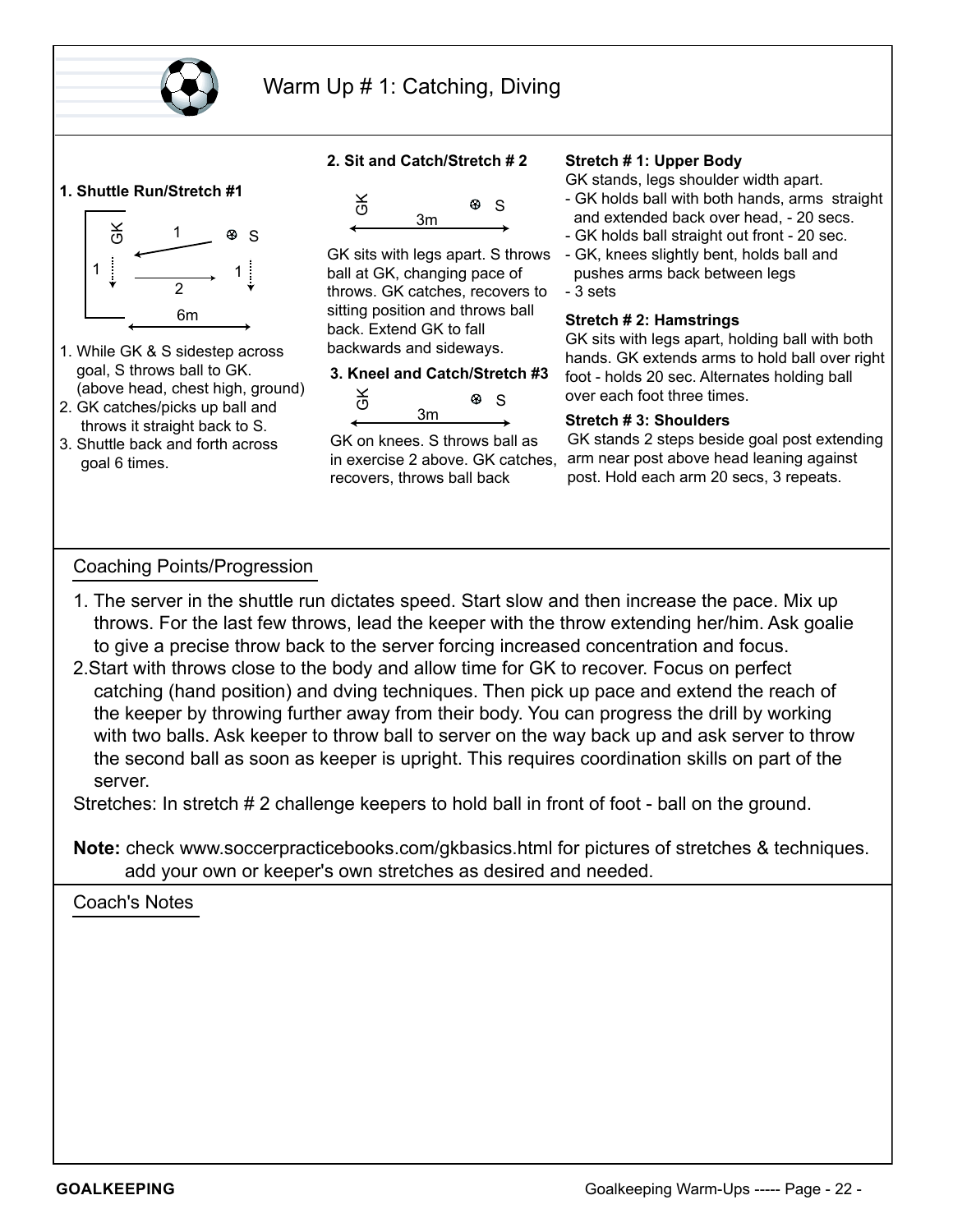

## Technique # 1: Diving, Distribution



Coaching Points/Progression

#### **Crouching Positions:**

In order to get maximum distance and speed for a dive momentum must be generated to use the power of the legs to the maximum. This momentum is generated by going from an upright or slightly bent (knees bent) position into a crouching position and then pushing off one leg to dive. However, when shots are coming from a close distance, the time required to get down to generate momentum is not available - the ball will be in the net before the dive starts. Therefore, the closer the shooter is to the keeper, the lower in the crouching position the keeper needs to be to directly explode into the dive. At the distance of 5m in this drill, buttocks should be level to the knees.

## **Dive & Distribute:**

Progress the drill by increasing the distance of A and B from goal. Ask the keeper to dive to the side of A but distribute across to B and vice versa. For younger and smaller keepers reduce the throwing distances.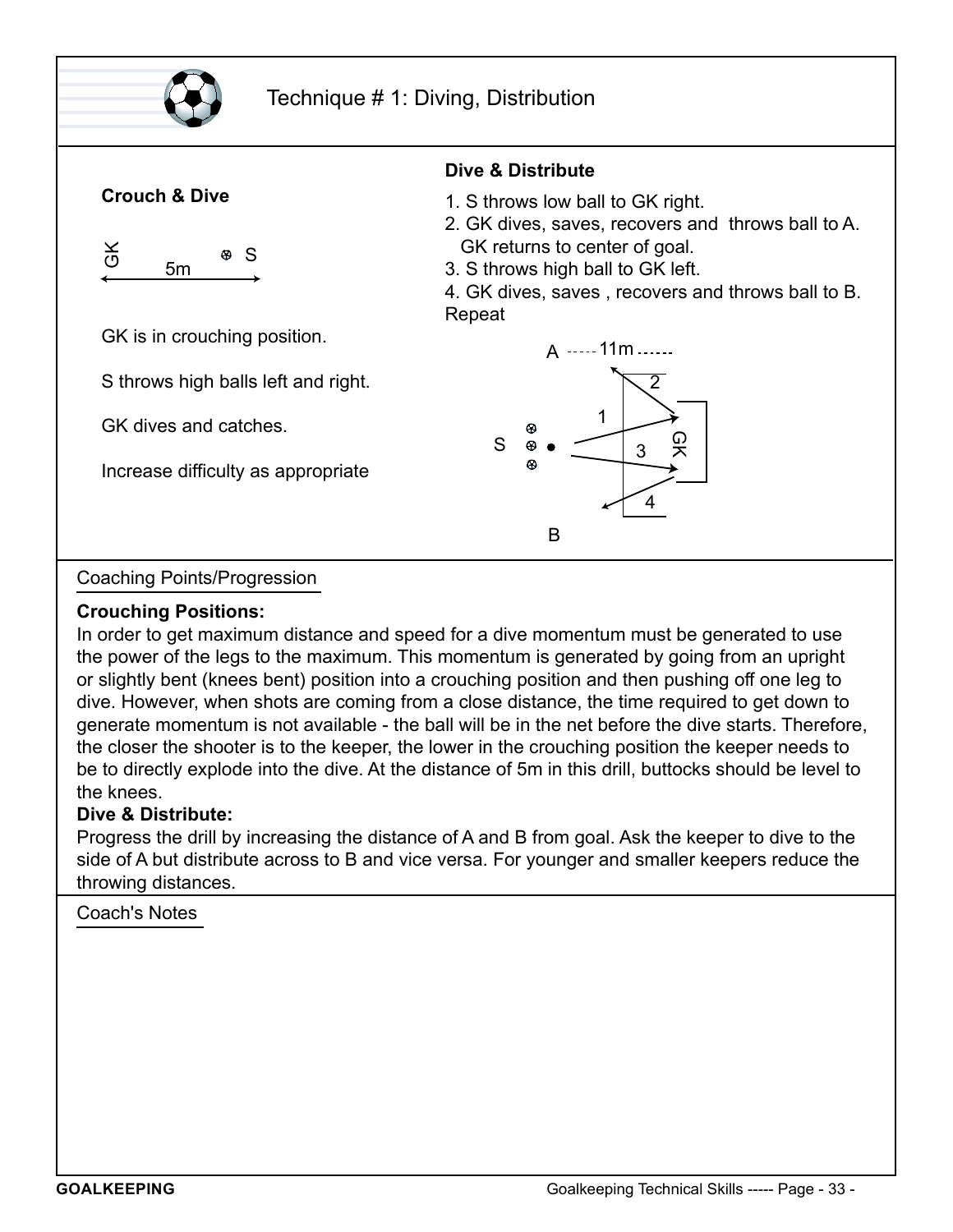

## Fitness Drill # 1: Diving, Recovering



Two GK work together.

1. GK A rolls ball to left of GK B

2. GK B dives, catches ball, gets up and

3. throws to GK A,

4. who has moved straight across GK B.

Repeat across the width of the field.

Coming back GK B rolls and GK A dives.

Repeat twice for each GK making sure they dive to their left and their right side.

Coaching Points/Progression

The key point is for the keepers to work together and to be accurate in their execution. The roll has to be timed, be at the right angle and distance, be at the right pace for the GK making the save to extend fully. Allow the keeper to get set properly before rolling the next ball.

It can easily take one trip across the field and back for the keepers to synchronize.

If the keepers are doing well, progress by throwing high balls for the save and by picking up the pace.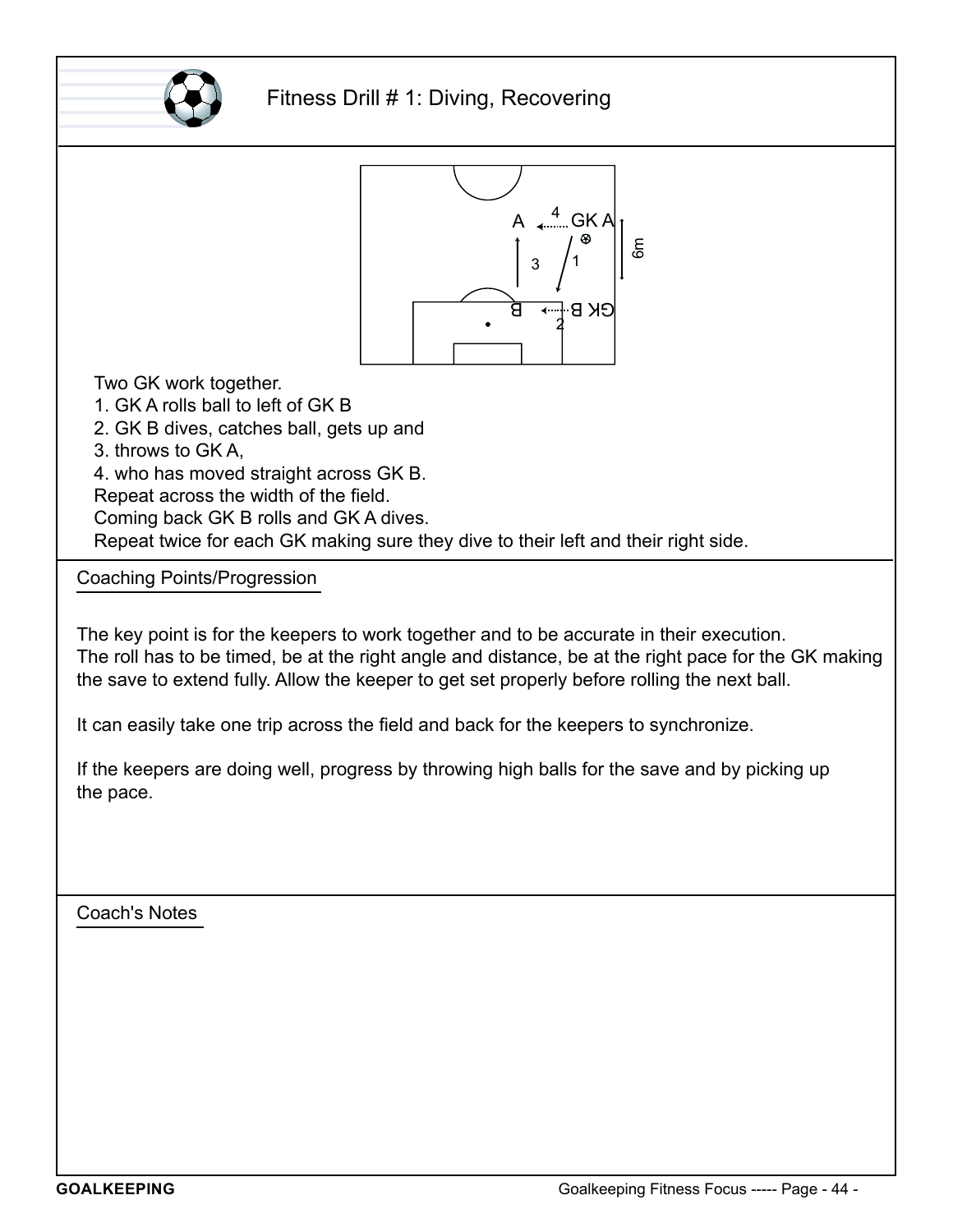



A, B, C take turns dribbling on goal.

GK starting position is 3m off goal line. GK waits until attackers are at top of penalty box.

GK then comes out in a crouching position cutting attackers angle to goal.

GK keeps eyes on ball and gets in "set" position between the 6yd box and penalty spot.

Coaching Points/Progression

Stopping breakaways is a bit of an individual skill for the keeper as there are many ways to play them. The key coaching points common to all techniques are:

- 1. React to the shooter's moves, do not anticipate (getting faked by body moves, footwork).
- 2. Move forward and set, never backtrack once a decision has been made to move out. Back tracking puts the keeper off balance and make it easier to score.

Some keepers like to come out early and make their bodies as big as possible by spreading arms and keeping body fairly upright.

Others prefer to delay the run out to reduce the shooter's decision time for the shot or move on the keeper. Some prefer to come out fairly upright and then crouch low as they set - keeping arms close to body to be able to react to shots close to the keeper. You and your keeper need to determine what works best and then perfect the technique through repetitions.